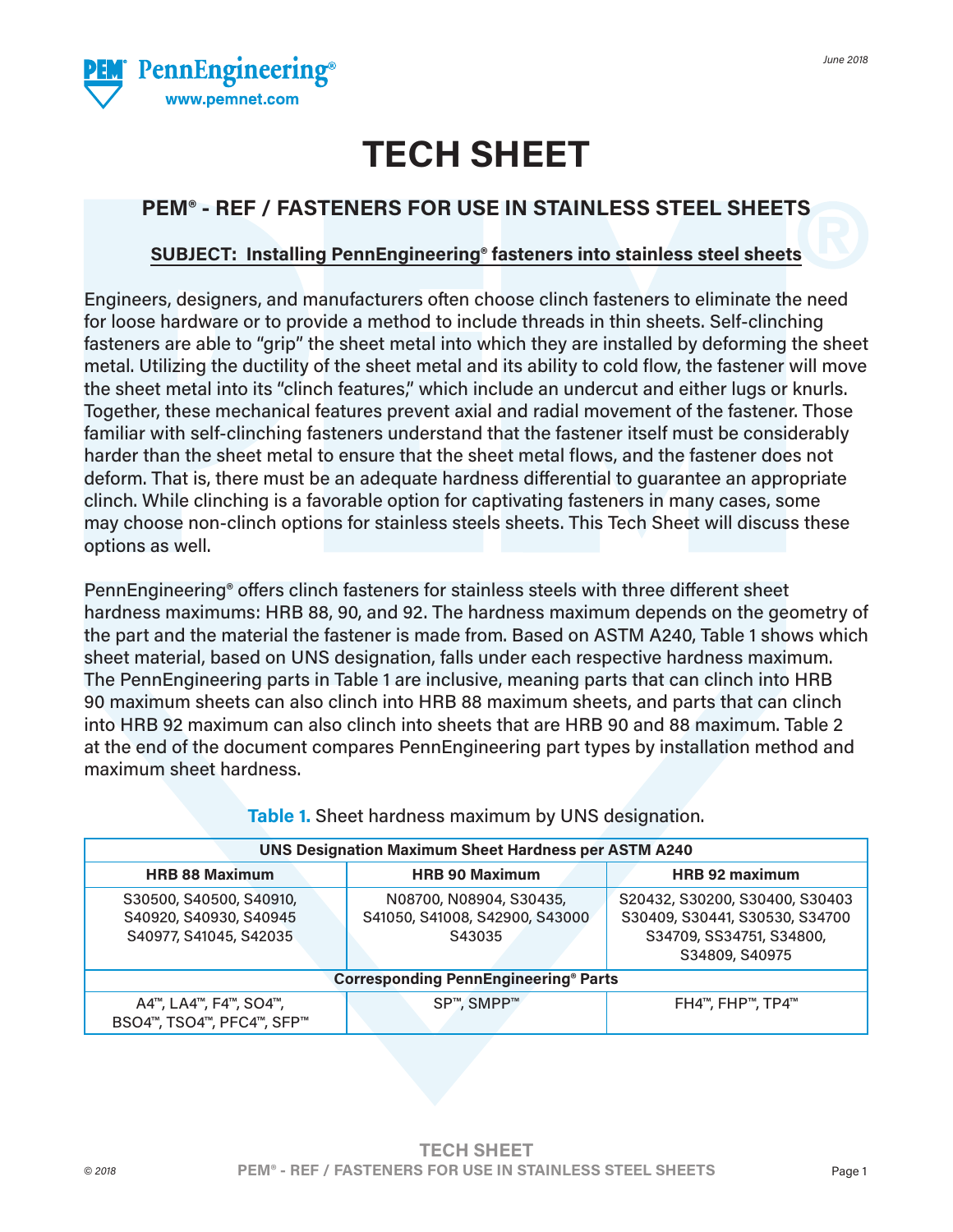

## **Corrosion Requirements**

Material selection is crucial when using self-clinching fasteners with stainless steel sheets. The two most important factors to consider when clinching into stainless steel sheet are hardness and corrosion resistance. Steel fasteners and 300 series stainless steel fasteners will not be hard enough, relative to the stainless steel sheet, for the sheet to cold flow into the clinch features of the fastener. For that reason, 400 series stainless steel fasteners as well as precipitation hardening (PH) grade material fasteners are chosen to clinch into stainless sheet. In addition to hardness, the environment in which the system will be exposed needs to be considered. People typically choose to use stainless steel sheets in corrosive environments. 400 series stainless steels typically have corrosion resistance similar to that of zinc-plated steel. For that reason, they have limited corrosion resistance compared to 300 series stainless steel or PH grade material. 400 series stainless steel fasteners should only be used when corrosion resistance is not a priority.

Figure 1 below displays the results of a salt spray test conducted in accordance with ASTM B117 by PennEngineering™ for different clinch nut materials. It is clear that the two 400 series stainless steels (grades 416 and 410) are not as corrosion resistant as the PH grades (17-4 and A286). For this reason, PH grade material is preferred over 400 series stainless steel when corrosion resistance is a priority.



**Figure 1.** Salt Spray results for common stainless steels and A286 material.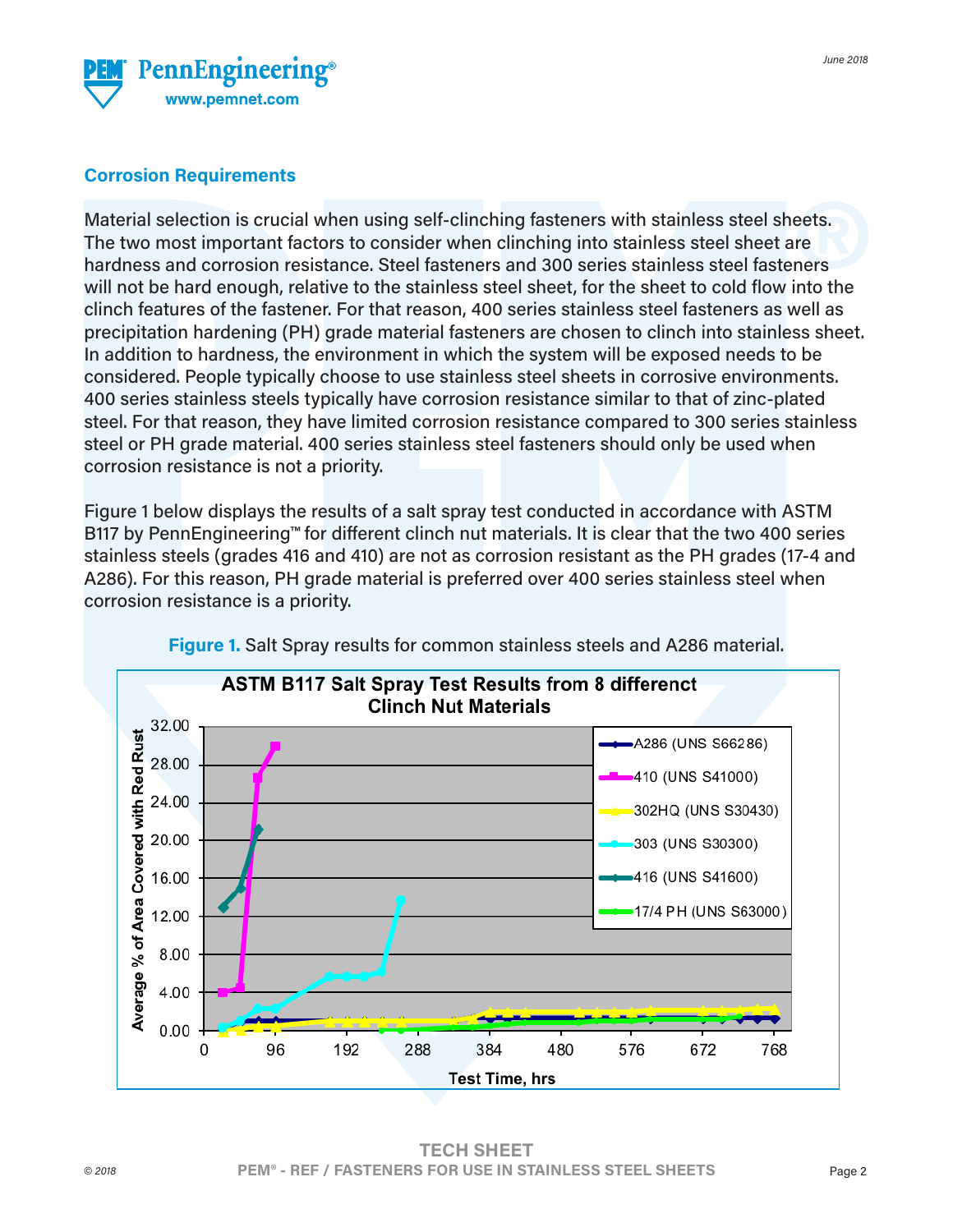

### **Magnetism**

Magnetism is often a crucial property to consider when selecting a fastener. It is important to understand the differences in magnetic properties when discussing stainless steels and PH grade materials. All austenitic stainless steels are non-magnetic. However, they may become slightly magnetic after cold working. So, a cold formed 300 series fastener may actually be slightly magnetic. Additionally, martensitic stainless steels are magnetic. Many 400 series stainless steels are martensitic, and therefore, magnetic. Some PH grade materials are magnetic, while some are not. A286, for example, is non-magnetic. Material traceability is important for one to understand the magnetic properties of a given stainless steel.

#### **Installation and Mounting Holes**

When installing into stainless steel sheets, cold working is an important phenomenon to understand. Local hardening of the material when pressure is applied to an area is the result of cold working. The installation of clinch fasteners involves cold working the sheet metal into the clinch features of the fastener. As this happens, the stainless steel sheet hardens locally around the fastener. This actually makes it harder for the fastener to install because, as discussed earlier, the fastener must be hard enough to clinch into the sheet. Thin stainless steel sheets are especially of interest in this case, because they have been rolled more than thicker sheets, and therefore have more cold work. In some cases, such as FH4™ and FHP™ studs in the PEM® SS Bulletin, a raised-ring anvil is recommended for installation. See Figure 2 below.



**Figure 2.** Installation tooling for FH4™ and FHP™ studs with a raised-ring anvil (raised-ring circled).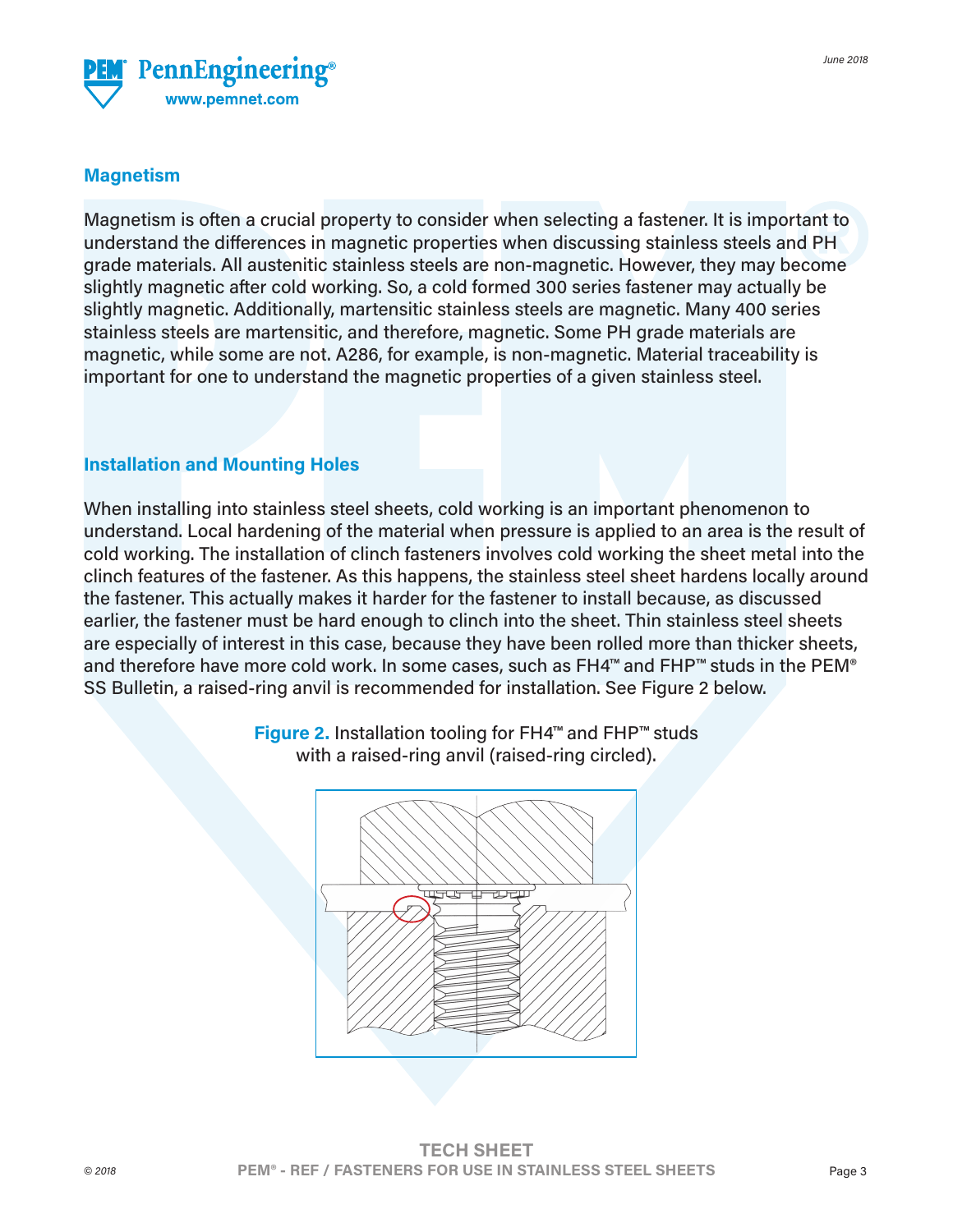

The purpose of the raised-ring is directly related to cold working of the sheet. As the sheet gets harder in the region close to the clinch features of the stud, the sheet could become too hard and actually deform the lugs. Since the anvil is made from hardened tool steel, it will always be harder than the sheet. The raised ring cold works the sheet and helps material flow into the clinch features of the stud, without yielding the clinch features. PennEngineering™ recommends measuring the height of the raised-ring, dimension "P" in [PEM® Bulletin SS™](https://www.pemnet.com/fastening_products/pdf/ssdata.pdf), every 5000 installations to ensure it remains within specification.

Mounting holes are typically created by punching. Punching mounting holes is a quick and easy method. However, care must be taken when installing a fastener into a punched mounting hole. As the punch goes through the sheet, it first shears the material. Then, it begins to fracture approximately 1/3rd of the way into the sheet. See Figure 3 for example.



The fracture on the die side of the sheet causes not only a slightly larger mounting hole than on the punch side, it also creates a burr. For both of these reasons, it is recommended to install fasteners on the punch side of a punched hole.

#### **Galling**

Assembling stainless steel fasteners can lead to thread binding issues, known as galling. There are a number of factors which may increase the likelihood of galling, including fine threads, high speed tightening, and mating part misalignment. Fortunately, there are a variety of methods available to prevent galling. PennEngineering has published a detailed [tech sheet](https://www.pemnet.com/files/design_info/techsheets/Thread_Galling.pdf) defining galling and discussing many ways to prevent it. It can be found on the PennEngineering website.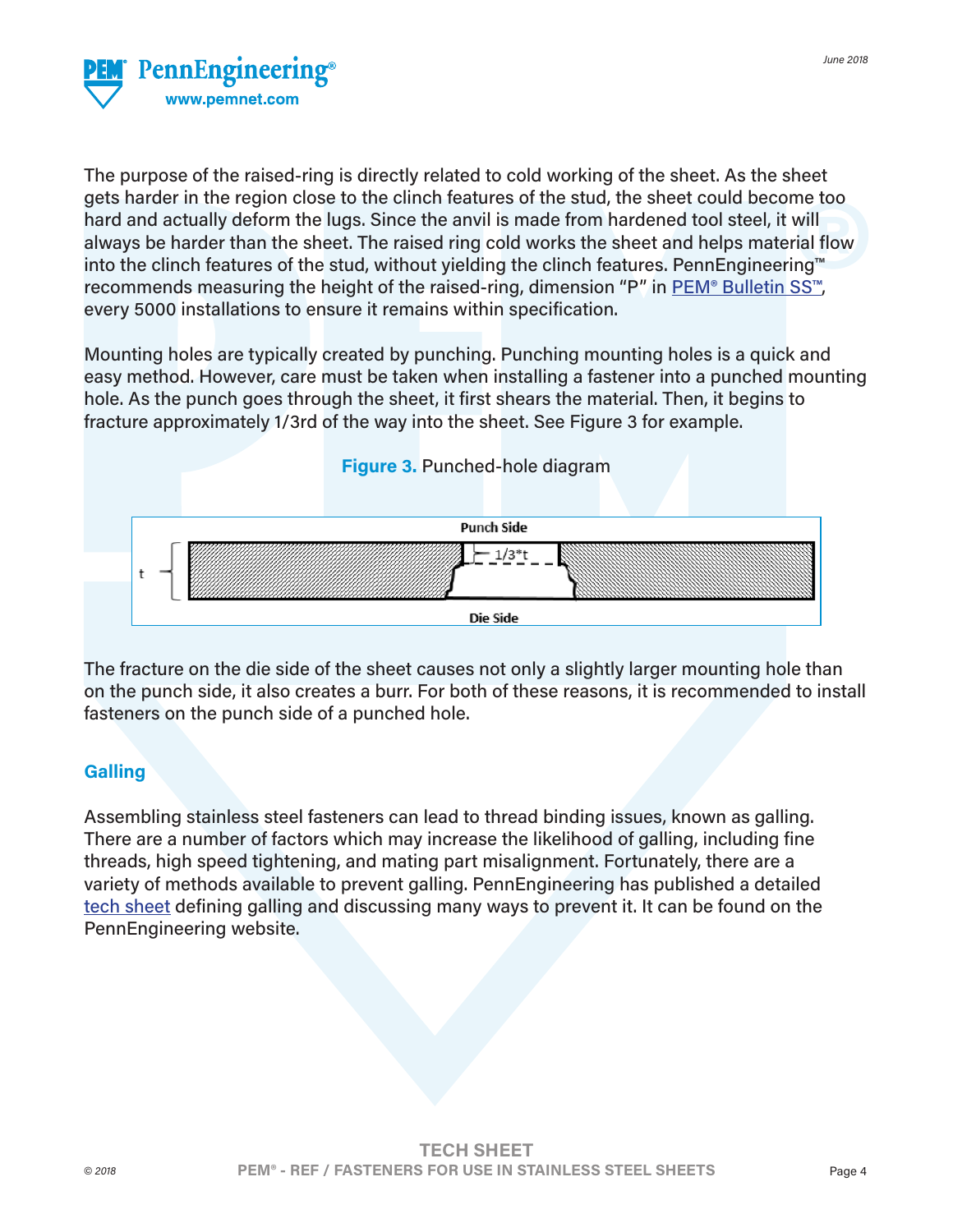

## **Passivation**

Stainless steel is an inherently corrosion resistant material because of the passive chromium oxide layer on the outer surface of the material. This passive layer acts as a barrier between the base material and the surrounding environment. Figure 4 shows an illustration of the passive layer. Forming and machining operations can introduce free iron to the surface of stainless steel. As cutting tools wear, free iron may stick to the stainless steel, making the surface no longer passive. PennEngineering® stainless steel parts are tested and/or passivated per ASTM A380 before they are packaged. A copper sulfate test is used to determine if any free iron is on the surface of the stainless steel parts. If free iron is on the surface, copper will plate to the parts. When this happens, the parts will be sent to a passivation line, which will ensure a passive layer is formed in the presence of air. Parts which pass the passivation test, having no free iron on the surface of the parts, have a passive surface and are adequate to be packaged.

|                        | Figure 4. Passive layer of stainless steel. |  |
|------------------------|---------------------------------------------|--|
|                        | Air                                         |  |
| Passive chromium Oxide | Base Material                               |  |
|                        |                                             |  |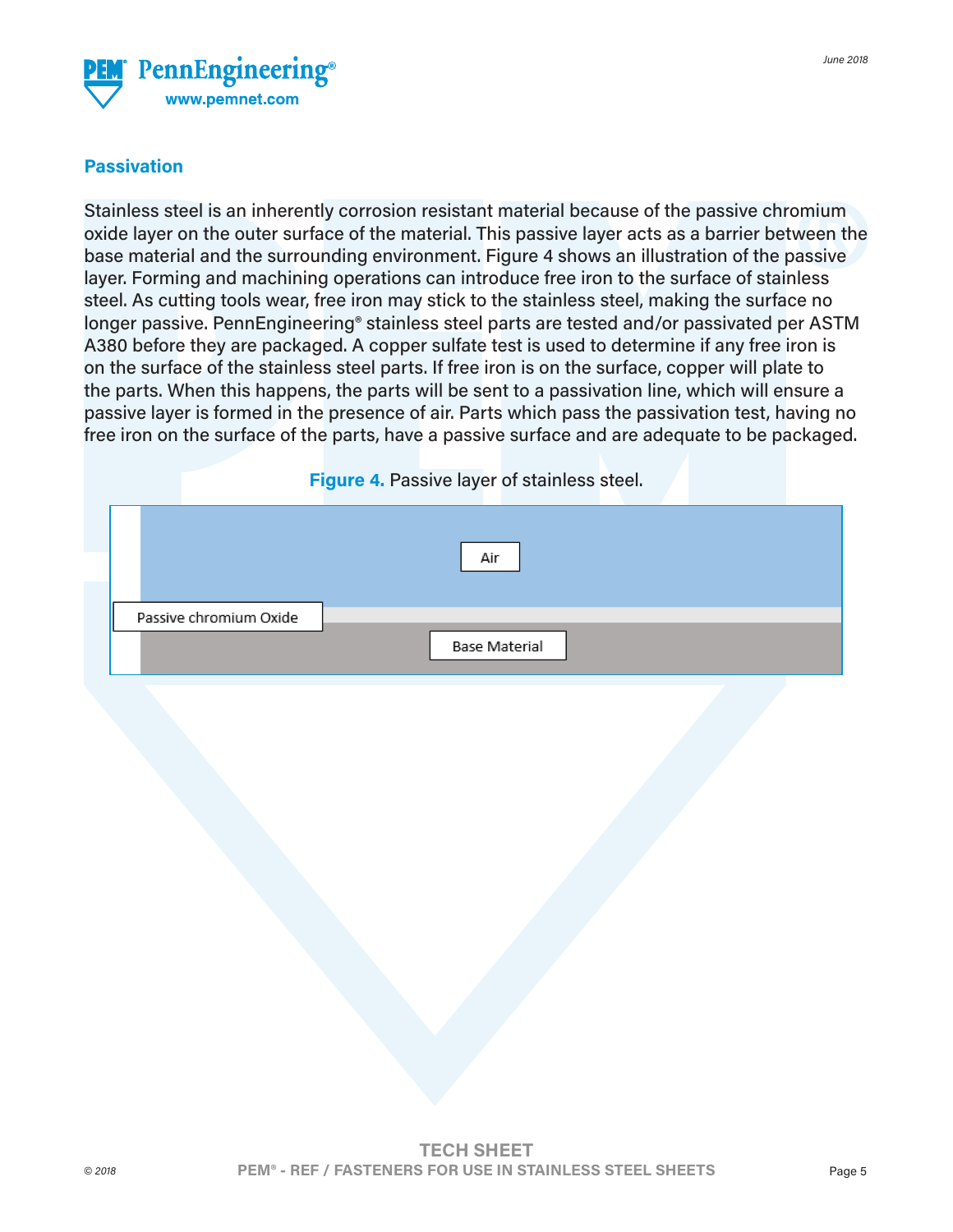

#### **Non-Clinching Fasteners**

In some cases, a design may require a fastener to be captivated using a method other than clinching. This section discusses a number of those options. Swaging collar stud (SGPC) parts can install into most panel material, including 300 series stainless steel, as long as the maximum sheet thickness is not exceeded. In this case, the fastener is deformed by the punch. This product is made from 302HQ (UNS S30430) stainless steel, giving it corrosion resistance similar to that of PH grade materials. See PEM<sup>®</sup> Bulletin SS<sup>™</sup> and Panel Design Sheet for installation instructions.

[Captive panel screws,](https://www.pemnet.com/fastening_products/pdf/pfdata.pdf) also known as access hardware, include non-clinching options capable of use with stainless steel sheets. Specifically, flare-mounted captive panel screws are adequate in stainless steel sheets. PF7MF™ Flare-mounted captive panel screws for installing into stainless steel, PF11MF™ large knob, spring loaded flare-mounted captive panel screws, and PF11MW™ large knob, spring-loaded flare-mounted, floating captive panel screws are captive panel screws available for use in stainless steel sheets.

PennEngineering® offers internally threaded fasteners for use in stainless steel sheets, which include weld nuts and ATLAS® blind threaded inserts.

Stainless steel weld nuts are made from 302HQ (UNS S30430) material, feature a round head design, a self-locating shank and three engineered projections which act as contact points for the weld. More information on weld nuts can be found in [PEM® Bulletin WN.](https://www.pemnet.com/fastening_products/pdf/wndata.pdf?v=717)

ATLAS® inserts are blind threaded rivet-style inserts. These parts are especially useful when only one side of a panel or wall can be accessed, and they do not require a hardness differential between the fastener and mating panel. When galvanic corrosion resistance is required of the fastener, ATLAS® AESS™ and AENM™ inserts are available. AESS™ inserts are made from 430 stainless steel (UNS S43000), which is a ferritic, magnetic grade. AENM™ inserts are non-magnetic and made from 316 stainless (UNS S31600), which is an austenitic grade with excellent corrosion resistance. See the **ATLAS<sup>®</sup> catalog** for more details.